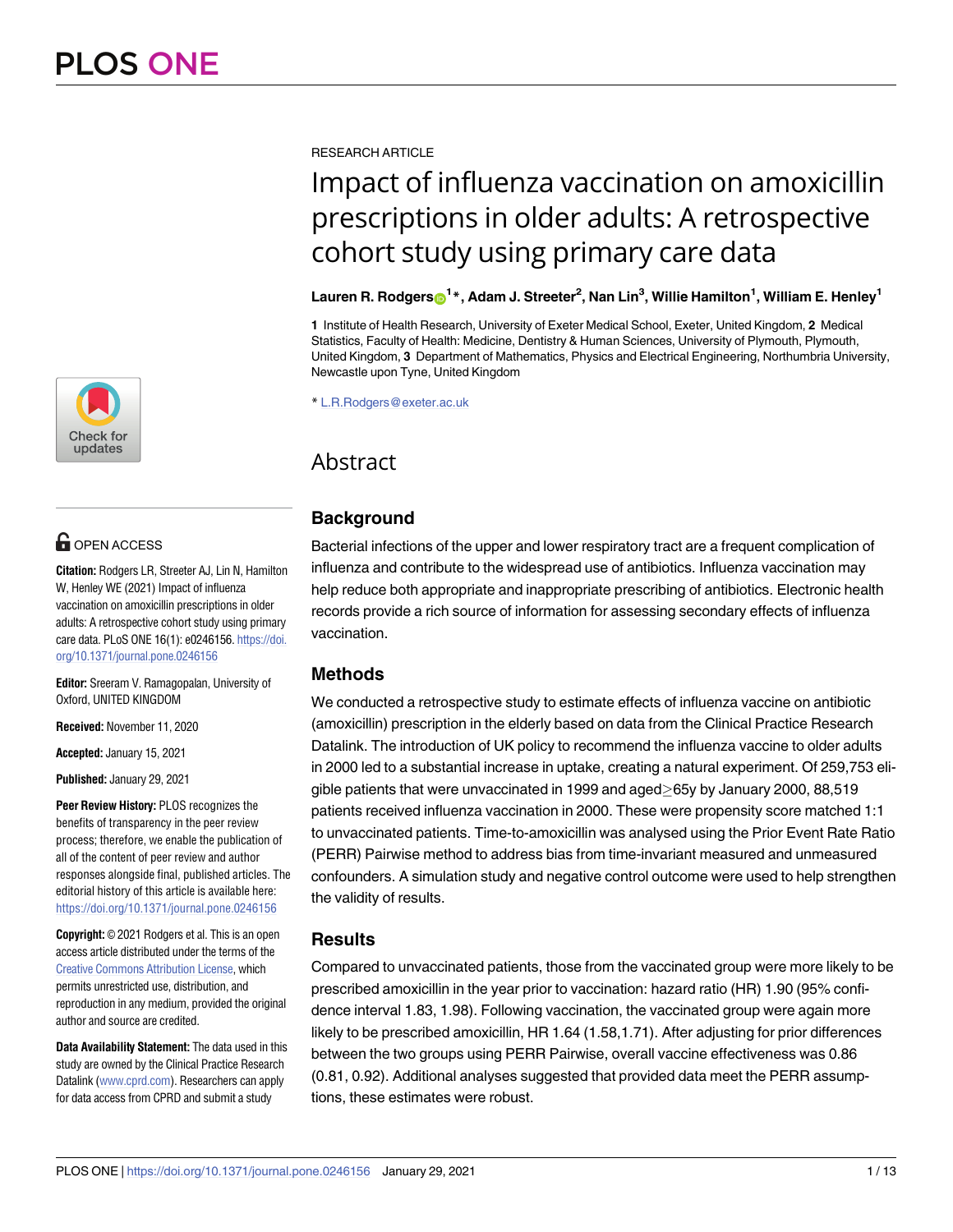<span id="page-1-0"></span>protocol to the Independent Scientific Advisory Committee for approval, using the information outlined in the Methods section of the manuscript. The authors had no special access privileges to the data that future researchers would not have.

**Funding:** The author(s) received no specific funding for this work.

**Competing interests:** WH has a personal longterm shareholding in Glaxo Wellcome, who manufacture an influenza vaccine. WEH has previously received funding from IQVIA. This does not alter our adherence to PLOS ONE policies on sharing data and materials.

#### **Conclusions**

Once differences between groups were taken into account, influenza vaccine had a beneficial effect, lowering the frequency of amoxicillin prescribing in the vaccinated group. Ensuring successful implementation of national programmes of vaccinating older adults against influenza may help contribute to reducing antibiotic resistance.

#### **Introduction**

The influenza vaccine has been shown to be effective in reducing the incidence of secondary respiratory infections  $[1-6]$ . As respiratory illnesses are difficult to diagnose precisely in the early stages, patients with respiratory symptoms, particularly the elderly, are often prescribed antibiotics. Antibiotic prescription may serve as a proxy for influenza presenting as a respiratory infection (inappropriate prescribing) or a possible bacterial infection complicating influenza (appropriate prescribing)  $[1, 7, 8]$  $[1, 7, 8]$  $[1, 7, 8]$  $[1, 7, 8]$  $[1, 7, 8]$  $[1, 7, 8]$ . The routine prescribing of antibiotics for acute respiratory infections risks the evolution of antimicrobial resistance through their overuse [\[9](#page-10-0)– [12\]](#page-10-0). Therefore, antibiotic use as an outcome is increasing in importance, e.g. in an ongoing trial of influenza vaccination in patients with diabetes [\[13](#page-10-0)]. A recent review [\[14\]](#page-10-0) found that antibiotic prescriptions related to respiratory illness were reduced in children receiving the influenza vaccination.

Influenza vaccination effectiveness (IVE) in the elderly has been an ongoing subject of debate, with previous studies suggesting that much older patients gain less protection [\[15\]](#page-10-0) due to immunosenescence  $[4, 16, 17]$  $[4, 16, 17]$  $[4, 16, 17]$  $[4, 16, 17]$  $[4, 16, 17]$  $[4, 16, 17]$  and confounding due to frailty  $[18, 19]$  $[18, 19]$  $[18, 19]$ . The source of uncertainty arises because there are relatively few randomised controlled trials (RCTs) in older patients and much of the evidence comes from observational studies. The trials that have been conducted have tended to consider a younger healthier subset of adults  $>65$ yrs and often lack power to draw conclusions from more representative samples from this age group [[4](#page-9-0), [20](#page-10-0)], or older subsets [[5,](#page-9-0) [21\]](#page-10-0). In a cost-effectiveness evaluation of the vaccination in the elderly, Newall et al [[22](#page-10-0)] stratify their analysis into five-year groups; although no details on group differences were given, overall the vaccination was found to be cost-effective. Electronic healthcare records (EHR) are an important source of information for studies of vaccine efficacy in real-world settings. However, bias has been identified in observational studies using these data [[5,](#page-9-0) [23](#page-10-0)–[25](#page-10-0)] Influenza is one vaccine in particular where confounding may influence efficacy estimates. Some studies have proposed using the period between influenza seasons to assess the bias between exposure groups, although it is uncertain whether the bias is the same as that during influenza circulation [[26](#page-10-0), [27](#page-10-0)]. A further complication arises when considering the degree to which the effect of vaccination carries over into the next influenza season [\[28–30\]](#page-11-0). This is difficult to assess as IVE can vary depending on how well matched the vaccine is to the current virus strain [\[4](#page-9-0), [30](#page-11-0)]. Dependent on the type of confounding, IVE can be under or overestimated [\[29,](#page-11-0) [31,](#page-11-0) [32\]](#page-11-0). Possible disease covariates have been identified [\[3,](#page-9-0) [7](#page-9-0), [26](#page-10-0)] but the potential remains for residual confounding, arising from unmeasured or unidentified covariates, to impact on estimates of IVE from EHR data.

In this study, we assess the effectiveness of the influenza vaccine in reducing antibiotic prescription for acute respiratory infections amongst adults aged  $>65$ yrs using EHR data from the Clinical Practice Research Datalink (CPRD). In 2000 the UK introduced a policy to offer the influenza vaccination to all adults aged  $\geq$ 65yrs. Health Protection England reported a vaccination level of 46% in 1999, 65% in 2000 and subsequent increase to current levels at *>*70%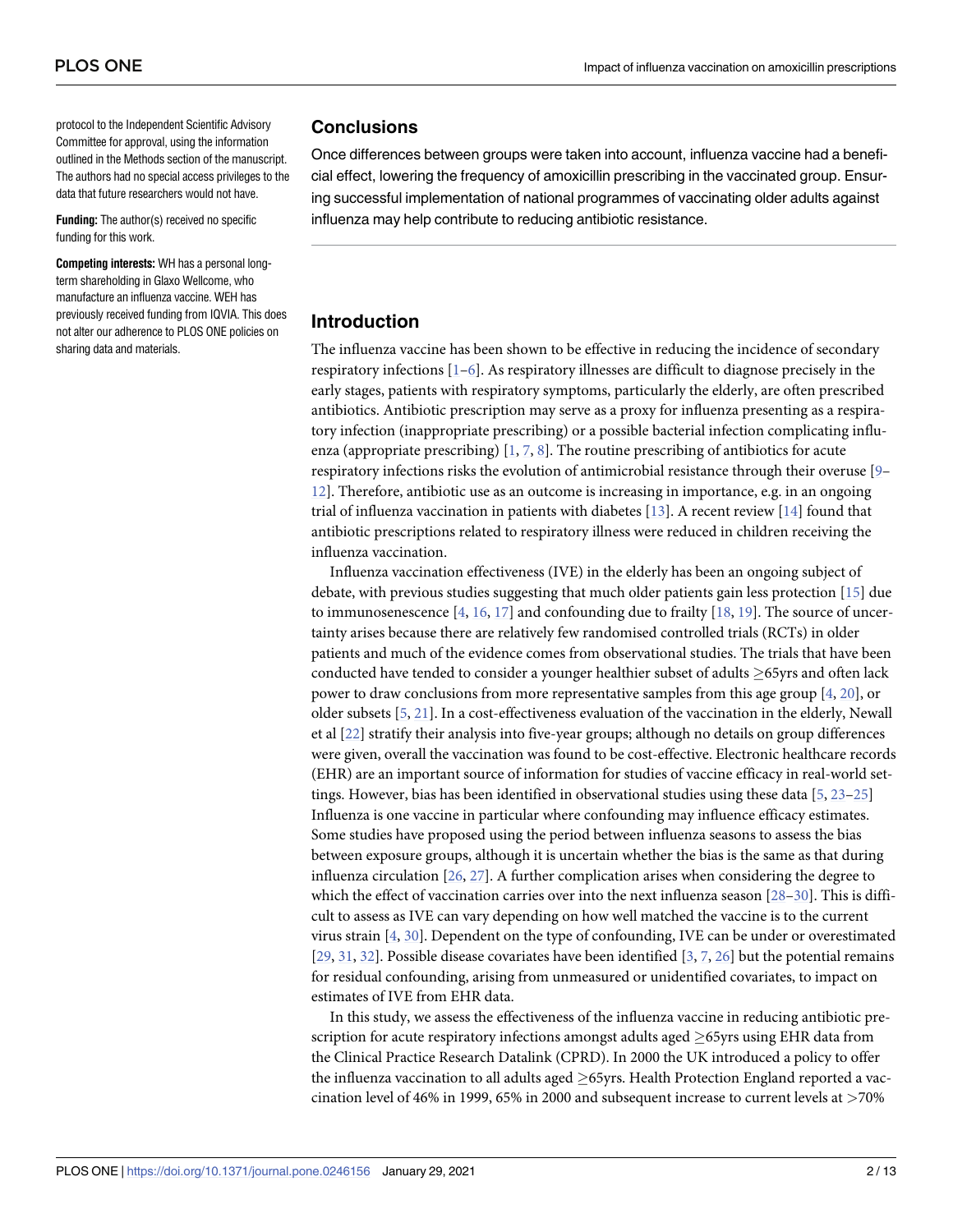<span id="page-2-0"></span>[\[33\]](#page-11-0); recruiting a large cohort of never-before-vaccinated patients created the basis for a natural experiment to assess the impact of influenza vaccination on antibiotic prescription [\[7](#page-9-0)]. We apply the prior event rate ratio (PERR) Pairwise method [\[34,](#page-11-0) [35\]](#page-11-0) which can reduce bias in estimates from EHR data, and has been used in a previous study of influenza vaccination effectiveness [[36](#page-11-0)]. We look at age sub-groups as part of this study to evaluate any difference due to age.

# **Material and methods**

#### **Study cohort**

CPRD [\[37\]](#page-11-0) contains primary care records from 45 million patients registered at General Practices in the UK. Patients who had reached the age of 65y by the year 2000 were extracted from CPRD. 259,753 patients met the inclusion criteria for this study (Fig 1, S1 [Fig](#page-8-0)). The PERR methodology requires that patients should never have had the treatment prior to the study period. In the case of influenza vaccination, this may not be the case. To avoid any residual vaccination effect, we selected patients who were vaccination free for at least two years before the study period. 88,519 had an influenza vaccination in the 2000 season. Vaccinated patients were matched to controls based on a propensity score (PS) model using 1:1 nearest neighbour matching. Matching was based on disease covariates, selected according to clinical risk groups [\[38\]](#page-11-0) and the Quality Outcomes Framework [[39](#page-11-0)]; a proxy for patient health using a binary variable for  $\geq$  12 GP consultations [\[4](#page-9-0)] between 01/09/1999-31/08/2000; smoking status, age, gen-der, ethnicity and region were also included. [Table](#page-3-0) 1 lists all variables (age-dementia) our cohort were matched on.

#### **Ethics approval**

Approval for the study was granted by the CPRD Independent Scientific Advisory Committee (ISAC 14\_159R2). Patient data received from CPRD is fully anonymised.

#### **Outcomes**

There are no outcome measures in primary care data that explicitly identify viral influenza infection; laboratory confirmed influenza is not well recorded in primary care and all-cause mortality is not considered useful [[4–6](#page-9-0)]. The main effect of influenza is respiratory; there is evidence of a reduction in respiratory illness due to the influenza vaccination  $[1-3]$ . As respiratory illnesses are difficult to diagnose precisely in early stages, patients, particularly the elderly, are prescribed antibiotics. Antibiotic prescription may serve as a proxy for influenza presenting as a respiratory infection or possible bacterial infection complicating influenza  $[1, 7, 8]$  $[1, 7, 8]$  $[1, 7, 8]$  $[1, 7, 8]$  $[1, 7, 8]$  $[1, 7, 8]$ Amoxicillin is frequently prescribed for respiratory illness [\[11\]](#page-10-0) and antibiotic prescription is recorded reliably in CPRD data [[40](#page-11-0)]. The outcome measure for this study was time to

Inclusion criteria Aged over 65 in 2000 Continuously registered with GP between September 1998 and May 2001 Alive on 01/09/2000 **Exclusion criteria** 

Have a vaccination in the two years prior to 2000 influenza season Multiple vaccinations in 2000 influenza season Death within 14 days of vaccination

**Fig 1. Inclusion and exclusion criteria for study.**

<https://doi.org/10.1371/journal.pone.0246156.g001>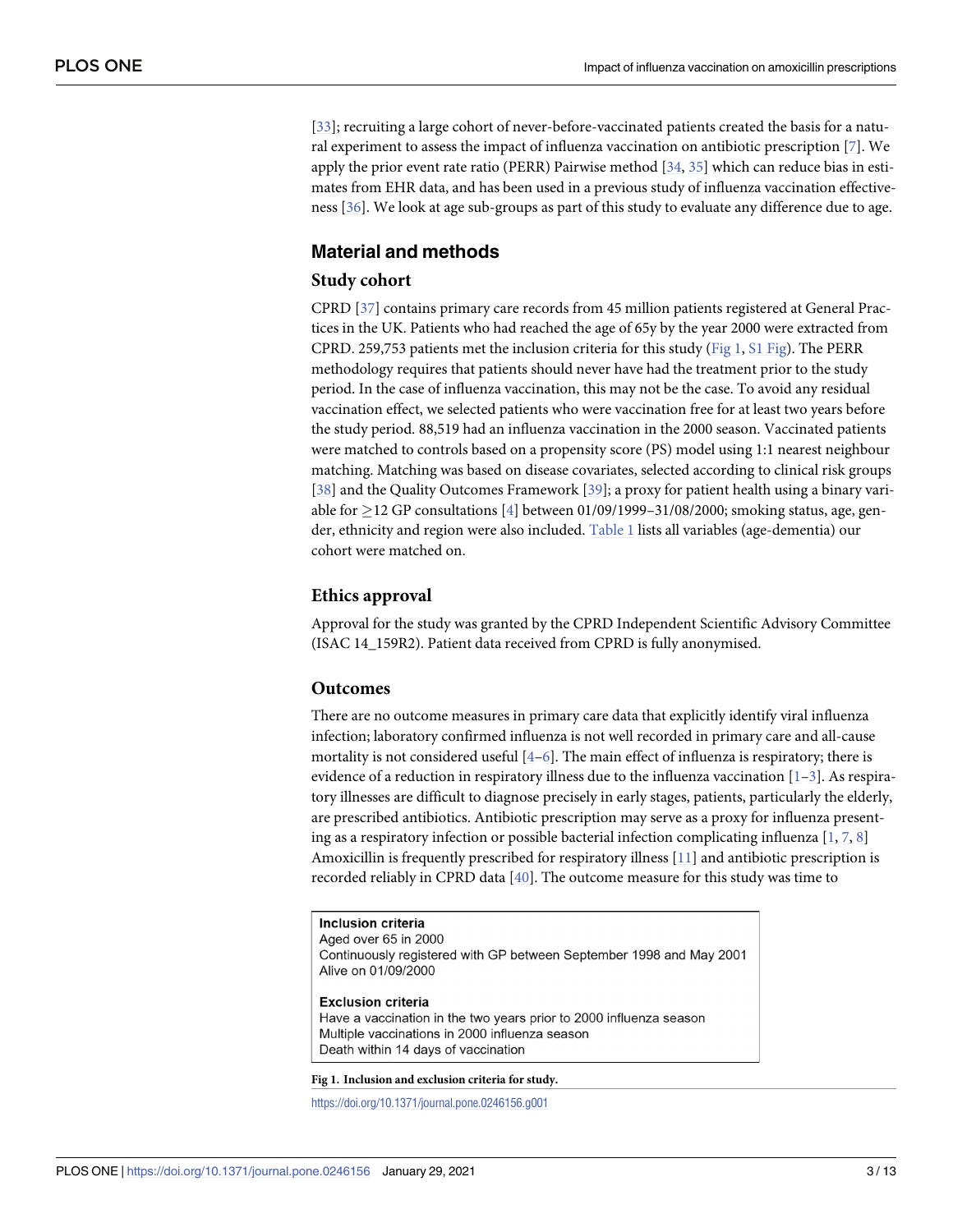<span id="page-3-0"></span>

|                                        | <b>Vaccinated Group</b><br>$(n = 88519)$ | <b>Control Group</b><br>$(n = 88519)$ |  |
|----------------------------------------|------------------------------------------|---------------------------------------|--|
| Prescribed amoxicillin in prior period | 7.5%                                     | 4.0%                                  |  |
| Prescribed amoxicillin in study period | 7.1%                                     | 4.4%                                  |  |
| Dies in study period                   | 1.3%                                     | 1.2%                                  |  |
| Age Mean(SD)                           | 73.3(6.7)                                | 73.3(6.6)                             |  |
| Gender (% male)                        | 44.6%                                    | 45.7%                                 |  |
| <b>Ethnicity White</b>                 | 74.4%                                    | 74.7%                                 |  |
| Unknown                                | 24.1%                                    | 23.8%                                 |  |
| Non-White                              | 1.6%                                     | 1.5%                                  |  |
| <b>Smoking Current</b>                 | 47.6%                                    | 47.4%                                 |  |
| Ex-smoker                              | 10.0%                                    | 10.4%                                 |  |
| Non-smoker                             | 42.1%                                    | 42.1%                                 |  |
| More than 12 GP consultations          | 9.6%                                     | 8.7%                                  |  |
| Asthma                                 | 13.8%                                    | 13.1%                                 |  |
| <b>Mental Health</b>                   | 0.9%                                     | 0.8%                                  |  |
| Epilepsy                               | 3.1%                                     | 3.0%                                  |  |
| Thyroid                                | 5.0%                                     | 4.9%                                  |  |
| Hypertension                           | 28.6%                                    | 28.1%                                 |  |
| <b>Stroke</b>                          | 5.3%                                     | 5.1%                                  |  |
| <b>Chronic Heart Disease</b>           | 11.9%                                    | 11.3%                                 |  |
| <b>COPD</b>                            | 2.7%                                     | 2.5%                                  |  |
| <b>Heart Failure</b>                   | 2.8%                                     | 2.6%                                  |  |
| Cancer                                 | 5.2%                                     | 5.0%                                  |  |
| Depression                             | 9.6%                                     | 9.4%                                  |  |
| <b>Diabetes</b>                        | 1.8%                                     | 1.6%                                  |  |
| <b>Arterial Fibrillation</b>           | 3.1%                                     | 2.9%                                  |  |
| Dementia                               | 0.6%                                     | 0.6%                                  |  |

|  |  | Table 1. Demographic characteristics of each group. Mean (SD) or percentage reported. |  |  |  |  |  |
|--|--|---------------------------------------------------------------------------------------|--|--|--|--|--|
|--|--|---------------------------------------------------------------------------------------|--|--|--|--|--|

<https://doi.org/10.1371/journal.pone.0246156.t001>

amoxicillin prescription. Relevant amoxicillin codes were identified by a pharmacist. September was used as the start of the influenza season; the prior period was defined between 01/09/ 1999–30/04/2000 and the study period 01/09/2000–30/04/2001; Fig 2. The adjusted start date for each vaccinated patient was the vaccination date plus 14 days to allow for antibodies to



<https://doi.org/10.1371/journal.pone.0246156.g002>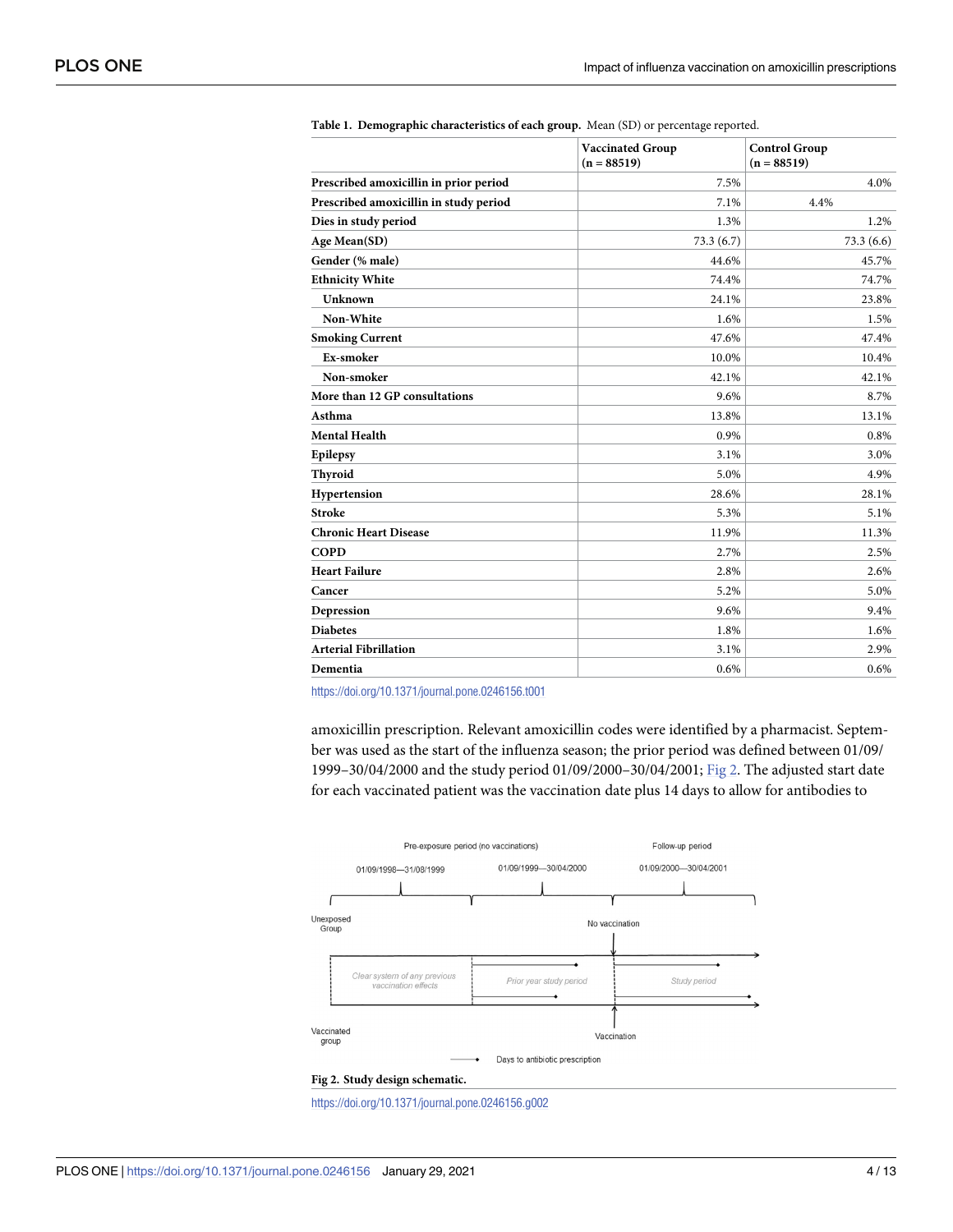<span id="page-4-0"></span>reach protective levels [\[33\]](#page-11-0). The cohort was followed in the study period from adjusted start date until they either received antibiotics, died or reached the end of the study period. The start date in the prior period was the adjusted vaccination date minus one year; patients were followed until they either received amoxicillin prescription or reached the end of the period. Control patients were assigned start dates for follow-up based on the vaccination dates of vaccine recipients, to whom they had been matched.

#### **Statistical analysis**

To tackle bias arising from unmeasured confounding in EHR data, several methods have been proposed  $[41, 42]$  $[41, 42]$  $[41, 42]$  $[41, 42]$  $[41, 42]$  with some previously applied for estimating influenza vaccine effects  $[6, 27, 12]$  $[6, 27, 12]$  $[6, 27, 12]$  $[6, 27, 12]$ [43\]](#page-11-0). One promising method is the prior event rate ratio (PERR), and an extension of this method, PERR Pairwise [[34](#page-11-0), [35](#page-11-0)]. The PERR approach involves fitting a model for event outcomes after the start of treatment (the study period) and adjusting treatment estimates based on a model for the same outcome in a prior period. By selecting a cohort of vaccinated and unvaccinated patients that have never received the treatment before the study period, the hazard ratio (HR) for the prior period should reflect the effect of confounders, measured and unmeasured, independent of vaccination status. Simulation studies [[34](#page-11-0)–[36](#page-11-0), [44](#page-11-0)] have found that bias in treatment effect estimates in the presence of unmeasured confounders can be reduced using this methodology.

To assess IVE in a real-world setting, we apply Cox proportional hazards (PH) models, PERR and PERR Pairwise to CPRD data. Cox (PH) models were fitted to the outcome in the prior period and the study period. Hazard ratios (HRs) for the risk of antibiotic prescription in the vaccinated group vs the unvaccinated group are calculated for each time period,  $HR<sub>prior</sub>$ and HR<sub>study</sub>. Any difference between the vaccinated and unvaccinated groups in the prior period (i.e. if the 95% confidence interval for HR<sub>prior</sub> does not include 1) is assumed to reflect unmeasured confounding.

The PERR methodology adjusts the HR<sub>study</sub> using the estimate of the underlying difference between the two groups identified in the prior period, HR<sub>prior</sub>, as follows:

$$
\text{HR}_{\text{PERR}} = \frac{\text{HR}_{\text{Study}}}{\text{HR}_{\text{Prior}}}
$$

The extension to this method, PERR Pairwise, uses a paired Cox regression and reduces bias found in the original formulation [\[34,](#page-11-0) [35\]](#page-11-0). Mathematical details of the statistical models, and R code, are reported elsewhere [[34](#page-11-0), [35,](#page-11-0) [45\]](#page-11-0). After matching on the propensity score, vaccination status was the only covariate in the models.

CRPD data were extracted using Stata v15.0 and analysed using R v3.0.2.

#### **Sensitivity analyses**

Previous work has proposed that negative control outcomes (NCO) [[45](#page-11-0)] and simulations should accompany analyses using observational data [\[46\]](#page-11-0). We used incidence of oedema as an NCO to test the robustness of applying PERR Pairwise to produce real-world estimates of IVE; this is unrelated to amoxicillin prescription and we would expect to find no difference between the two groups (S1 [File](#page-9-0)). A simulation study (S2 [File\)](#page-9-0) was designed to replicate the features of our motivating data with an unmeasured confounder influencing outcome. We explored the impact on IVE estimates if the model assumptions for the PERR methodology were violated. In particular, we simulated scenarios in which vaccinated and control groups could have different characteristics, confounders were allowed to be time-varying (comorbidities over the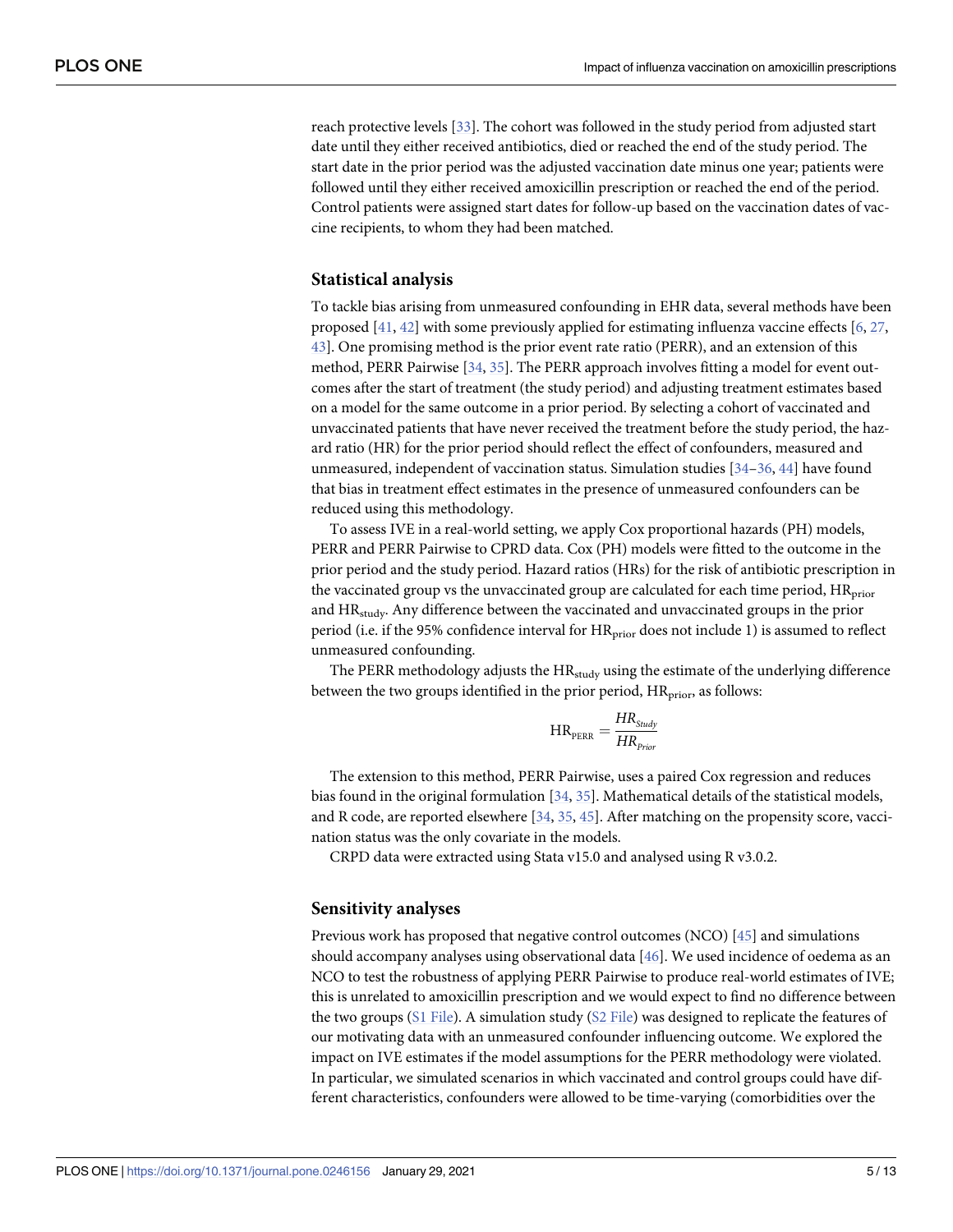<span id="page-5-0"></span>prior and study periods) and there was heterogeneity in response to vaccination, i.e. no subgroups (S2 [File](#page-9-0), S1 [Table\)](#page-9-0).

# **Results**

#### **Study cohort**

Of those over 65yrs in our data,  $38\%$  (n = 515,580) received the influenza vaccination in 1999 and 56% in 2000 ( $n = 514,291$ ); this is reasonably comparable to the increase in coverage reported by Public Health England. In our study population, the vaccinated group received a greater number of amoxicillin prescriptions in both periods than the control group, [Table](#page-3-0) 1. There is a difference in the number of prescriptions in the vaccination-free prior period, 7.5% for the group to who went on to be vaccinated vs 4.0% for the control group. This indicates the presence of a pre-existing difference in the health of the exposure groups or a difference in healthcare-seeking behaviour; those who were vaccinated were more likely to be prescribed amoxicillin. Prescriptions in the vaccinated group decreased to 7.1% in the study period, whereas prescriptions in the control group increased to 4.4%.

# **Influenza vaccine effectiveness**

The results from the propensity score-adjusted Cox PH model for the prior period showed a difference in the hazards between the vaccinated and control groups. The bias was not fully removed by matching on the propensity scores (which were derived from the measured confounders alone) (for the  $\geq$  65y cohort: HR 1.90 95% CI [1.83, 1.98]; Fig 3). The HR from the PS-adjusted Cox model for the study period was above 1, corresponding to an implausible harmful effect of vaccination (for the  $\geq$  65y cohort: HR 1.64 95% CI [1.58, 1.71]). However, accounting for group-differences in outcomes in the prior period with PERR and PERR



**Fig 3. Results of influenza vaccination effectiveness in 2000 season.**

<https://doi.org/10.1371/journal.pone.0246156.g003>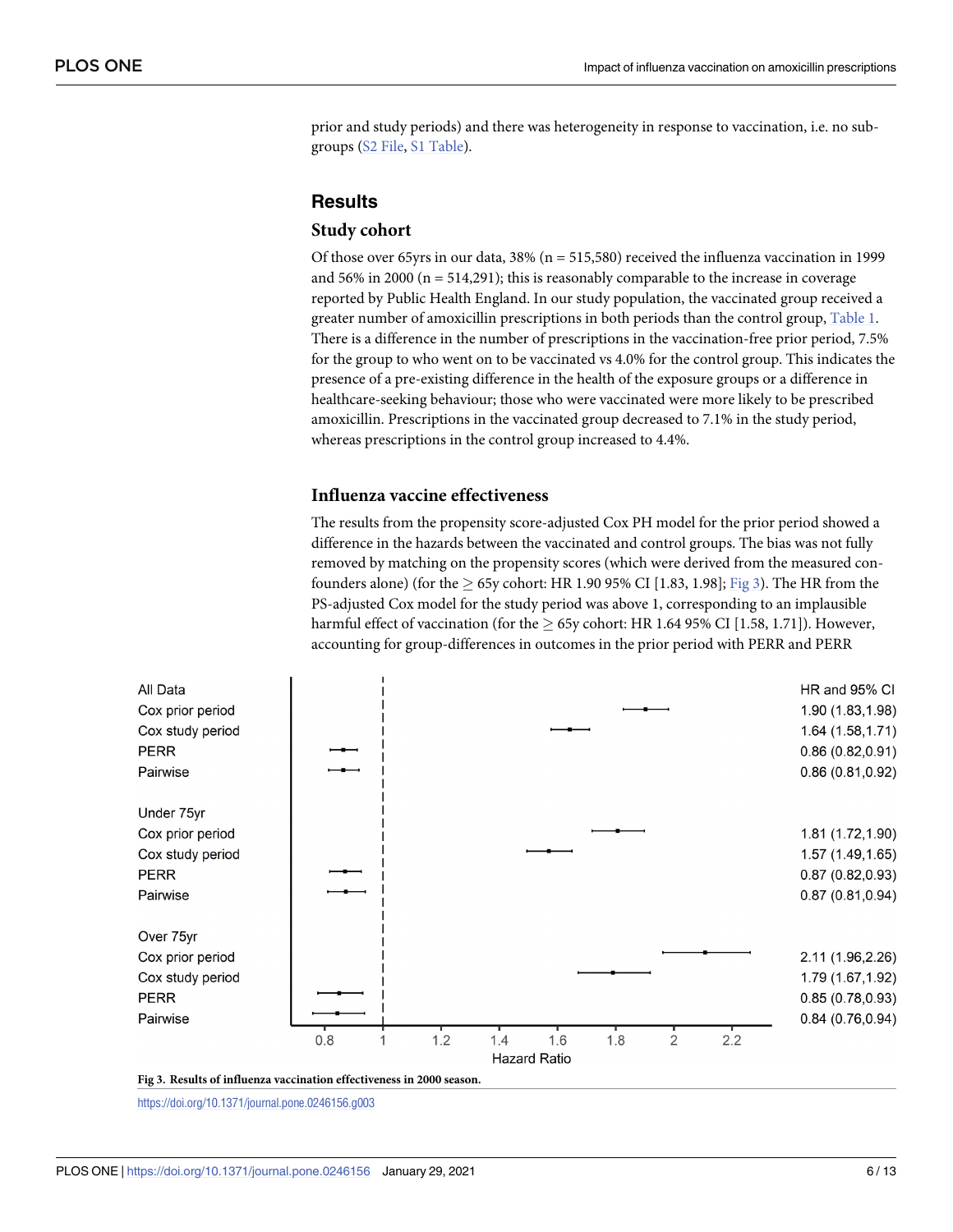Pairwise models, gave a protective effect estimate for vaccination, with HRs 0.86 (0.81,0.92) and 0.86 (0.81, 0.92) respectively.

#### **Age**

The subgroups based on age showed similar results. More prescriptions were issued to the vaccinated groups in the prior period, 7.5% in  $\langle 75 \rangle$ yrs and 7.6% in  $\geq$ 75yrs in the vaccinated group and 4.3% in *<*75yrs and 3.6% in �75yrs for the control group. Similarly, in the study period, rates of prescriptions were 7.0% and 7.1% for *<*75yrs and �75yrs respectively in the vaccinated group and 4.5% and 4.0% respectively in the control group. We again found evidence of a difference between the groups before the study period and Cox PH models for the study periods [\(Fig](#page-5-0) 3) indicating a greater likelihood of antibiotic prescription in the vaccinated group in both age groups in the prior period. The PERR Pairwise adjustment found a beneficial response for the *<*75y age group, PERR Pairwise 0.87 (0.81,0.94). A beneficial effect of the influenza vaccination for  $\geq$ 75yrs was also found, HR 0.84 (0.76,0.94).

#### **Sensitivity analyses**

After adjusting for the prior period with the PERR methods, the artefactual association between oedema, our NCO, and influenza vaccination was eliminated, HR 1.05 (0.95,1.16) and 1.06 (0.95,1.19) for PERR and Pairwise, respectively (S1 [File](#page-9-0), S2 [Fig\)](#page-8-0). In the simulation study (S2 [File,](#page-9-0) [S3](#page-8-0) and [S4](#page-8-0) Figs, [S1](#page-9-0) and [S2](#page-9-0) Tables), we tested the robustness of estimates to violations of the PERR methodology assumptions (S1 [Table](#page-9-0)). We found that bias would be induced if there was a change between the prior and study periods or if a proportion of the vaccinated group did not respond to the vaccination (immunosenescence). The study provided no evidence for a difference in IVE between age groups suggesting immunosenescence was not an important factor; thus, providing there were no substantial change over time within patients, consistent with our NCO analysis, the estimates using PERR are robust. The PERR and Pairwise results in the simulation studies were similar and only Pairwise is presented in S2 [File.](#page-9-0)

## **Discussion**

In this study, we found evidence of a beneficial effect of influenza vaccination in reducing antibiotic prescribing in EHRs, by taking a robust approach to the problem of confounding and applying methods to adjust/mitigate for confounding bias. In the year that all  $\geq$ 65yrs were first entitled to a free vaccination, having accounted for the prior period, vaccination reduced the risk of being prescribed antibiotics; those vaccinated had a 14% (8–19%) lower risk of being prescribed the commonest antibiotic used for respiratory infection than those who were not vaccinated. Those who were vaccinated in 2000 were different to the control group who were not vaccinated: in both periods the vaccinated group were at greater risk of being prescribed antibiotics; the HR for vacinees vs controls in the prior period being 1.90 (1.83,1.98) and 1.64 in the period after vaccination (1.58,1.71). Examining the period post-vaccination in isolation, resulted in a spurious estimate of IVE corresponding to a harmful effect of being vaccinated–in practice, patients due to accept influenza vaccination are more likely to be prescribed antibiotics for respiratory infections because of an increased likelihood of healthcareseeking behaviour.

#### **Strengths and limitations**

Given the strain of the influenza virus can vary from year to year, it is possible that not only will vaccination effectiveness vary but the influence of the confounders may also vary. Bias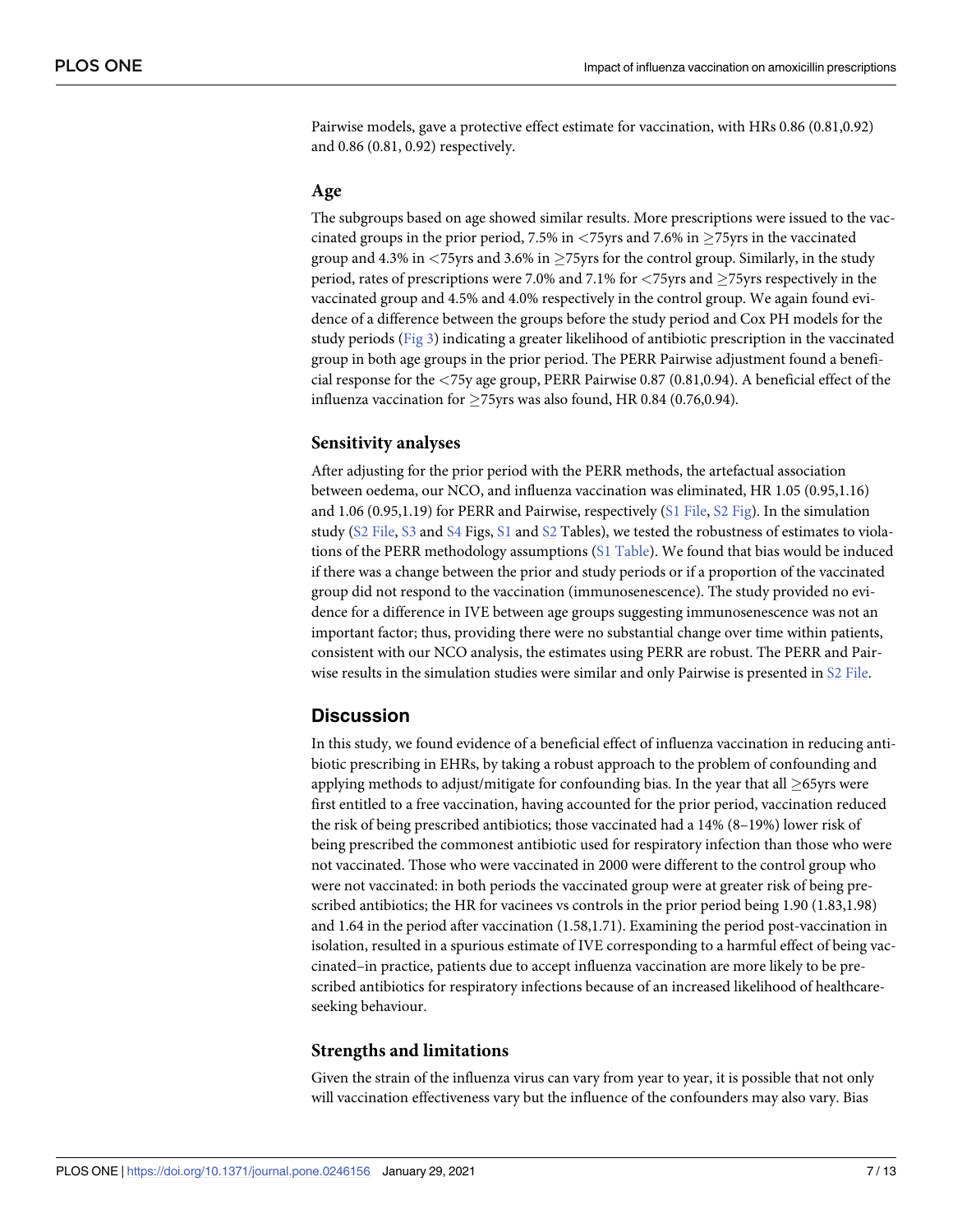<span id="page-7-0"></span>may be introduced into estimates from the PERR methods when the influence of unmeasured confounders on response is different in the prior and study periods. The PERR methodology also requires unmeasured confounders to be time invariant. Some advice should be taken prior to applying the PERR methodology about how comparable the prior and study periods are. In this case consultation with a virologist about the strains of influenza and their impact on health in the two seasons should inform study design. In this study, patients identified with a vaccine-free prior period could have a history of exposure to the vaccine thus potentially contaminating the prior period and reducing the performance of the method in adjusting for bias. However, a strength of the PERR methodology is that it allowed us to adjust for the prior incidence of antibiotic prescriptions and greatly reduce the imbalance between the two groups without full knowledge of the underlying confounders. A naïve model could use prior use of antibiotics as a covariate in the study model but this would not be as effective in reducing bias due to confounding as the PERR adjustment [\[45\]](#page-11-0). Our NCO outcome, oedema, showed bias in estimates using prior and study periods only. Applying the PERR methodology removed a false association between influenza vaccination and oedema.

The simulation study showed where we could 'trust' our estimates of vaccine efficacy. Our simulations are novel in that they utilise biologically plausible baseline hazards and adding a small competing risk. In scenario 1, the PERR methods were robust to differences in the distributions of the continuous confounder in the vaccinated and control groups, provided they remained the same within each group over the two periods, whereas we found high bias in the Cox model in comparable settings.

In scenario 2, the confounding variable which influenced the groups changed between periods. We found biased estimates in this scenario, however confidence intervals still contained the true effect. Assuming our vaccinated and control groups did not change significantly in their underlying health between the two time periods, then our PERR estimates were valid. We attempted to capture health seeking behaviour that may contribute to variation in outcomes using the number of GP visits in one year as a covariate. This approach may fail to pick up where health seeking behaviour has changed over time and further work is required to investigate how best to incorporate these time dependent effects within the PERR framework. The simulation study scenario 3 showed that, if there were a subgroup who did not respond to vaccination, any analysis would be biased. We found no difference in response to vaccination due to age in our cohort which suggested that immunosenescence did not impact on the results.

Our study concentrated on amoxicillin prescription as an outcome to study reduction in antibiotic prescription following influenza vaccination. Incidence of influenza is poorly recorded in EHR data and proxies related to respiratory illness, such as amoxicillin prescription, provide a feasible alternative. Amoxicillin can be used for many different types of bacterial infections but we chose to use a sensitive outcome definition without restriction to amoxicillin prescriptions where there was an associated clinical code for respiratory illness. We note that some patients may have been allergic to penicillin and unable to receive amoxicillin. Amoxicillin is the most commonly prescribed antibiotic for respiratory illness [[11](#page-10-0)]; but further work could explore other antibiotics.

#### **Comparison to other literature**

Klugman and Black [\[14\]](#page-10-0) reviewed studies of antibiotic resistance after influenza vaccination. One efficacy study, reporting the effect on antibiotic prescriptions found 13.2% fewer prescriptions in the six months after vaccination [\[47\]](#page-11-0). Another study found 36% fewer prescriptions in the vaccine group in Asia Pacific, 59% in Central America and 71% in Europe as well as a reduction in antibiotic prescriptions across five seasons [\[48\]](#page-12-0). However, both of these studies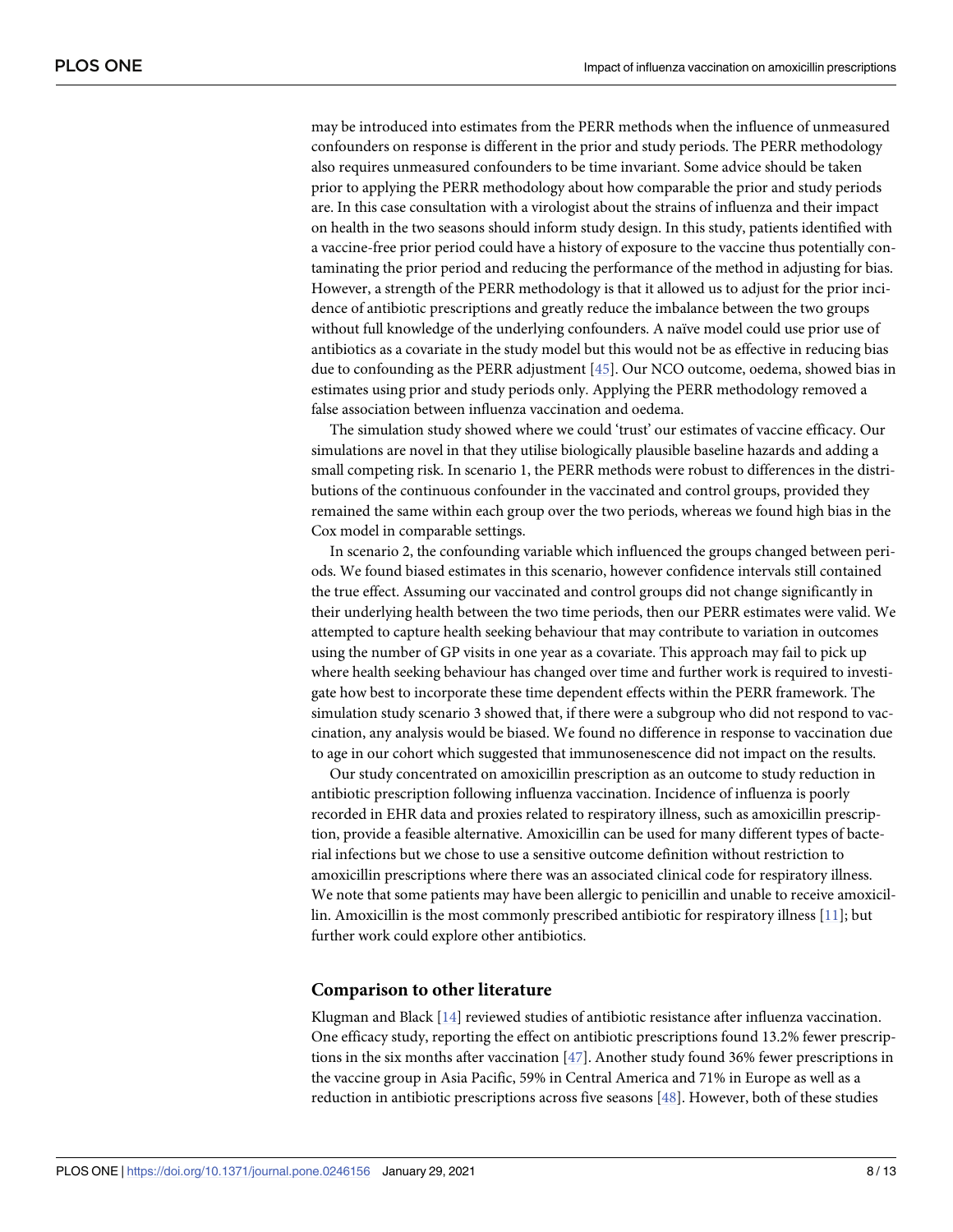<span id="page-8-0"></span>were in young children. An observational study in the UK [[49](#page-12-0)] found a reduction of 14.5% in amoxicillin prescription during the influenza season which is a similar figure to our study, but again this was a study in children. Kwong et al [[7\]](#page-9-0) looked at the effect of the Canadian introduction of an influenza programme in 2000 and found a risk Ratio 0.36 (0.26–0.49). This 64% reduction in risk of antibiotic prescription covers a population from 6 months upwards. Our study found a reduction of 14% (8–19%) in antibiotic prescriptions in those  $\geq$ 65yrs. This matches the positive effect of influenza vaccination on antibiotic prescription seen in other studies [\[14\]](#page-10-0): however, no other studies have looked at this in our aged population.

Our results did not find a diminished protective effect with age; 13% (6–19%) reduction in risk of prescriptions for *<*75 yrs and 16% (6–24%) in those �75yrs. Previous work has commented on the lack of evidence for effectiveness in much older people [[4,](#page-9-0) [5,](#page-9-0) [15,](#page-10-0) [16,](#page-10-0) [26\]](#page-10-0), and while we found a beneficial effect in  $\geq$ 75yrs here, we would caution against interpreting this as definitive evidence; age may be too simple a subgrouping. Functional status, location and social connectivity have been identified as possible subgroups [[2](#page-9-0), [29](#page-11-0), [50](#page-12-0)], but such data are not available in CPRD. Further work should explore more complex subgroups.

# **Conclusions**

We have found evidence, using EHR data, that vaccinating patients aged at least 65 years against influenza reduces prescriptions of a common antibiotic used to treat respiratory infections. This effect still holds when looking at a subgroup of over 75years. Antibiotic resistance is a growing healthcare problem, the consequences of which include longer healthcare stays and more expensive healthcare costs. Our findings suggest that improving uptake of influenza vaccination in older patients can contribute to strategies to reduce antibiotic resistance.

# **Supporting information**

**S1 [Checklist.](http://www.plosone.org/article/fetchSingleRepresentation.action?uri=info:doi/10.1371/journal.pone.0246156.s001)** (DOCX)

**S1 [Fig](http://www.plosone.org/article/fetchSingleRepresentation.action?uri=info:doi/10.1371/journal.pone.0246156.s002). Flow chart of patients entering the influenza vaccination study.** (PDF)

**S2 [Fig](http://www.plosone.org/article/fetchSingleRepresentation.action?uri=info:doi/10.1371/journal.pone.0246156.s003). Negative control example.** (PDF)

**S3 [Fig](http://www.plosone.org/article/fetchSingleRepresentation.action?uri=info:doi/10.1371/journal.pone.0246156.s004). Simulation study scenario 1.** 95% Confidence interval coverage of assessing change in continuous confounder distribution (an interval containing zero covers the true treatment effect).

(PDF)

**S4 [Fig](http://www.plosone.org/article/fetchSingleRepresentation.action?uri=info:doi/10.1371/journal.pone.0246156.s005). Simulation study scenario 2.** 95% Confidence interval coverage of assessing change in continuous confounder distribution (an interval containing zero covers the true treatment effect).

(PDF)

**S5 [Fig](http://www.plosone.org/article/fetchSingleRepresentation.action?uri=info:doi/10.1371/journal.pone.0246156.s006). Simulation study scenario 3.** Percentage labels indicate the percentage of patient who do not respond to the vaccination e.g. 50% half of the treated patients do not respond to the vaccine. 95% Confidence interval coverage of assessing change in continuous confounder distribution (an interval containing zero covers the true treatment effect). (PDF)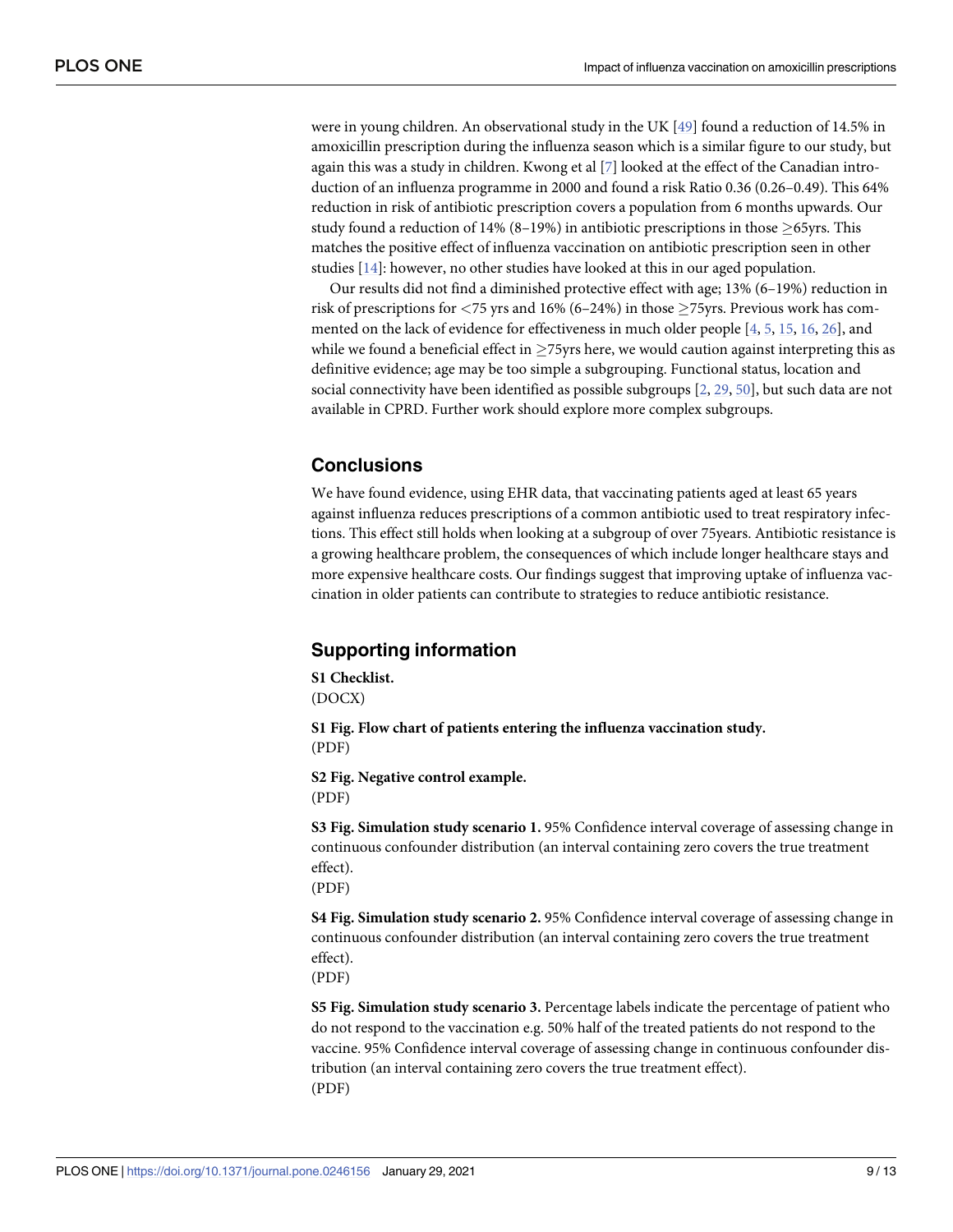<span id="page-9-0"></span>**S1 [Table.](http://www.plosone.org/article/fetchSingleRepresentation.action?uri=info:doi/10.1371/journal.pone.0246156.s007) Description of simulation study scenarios.** (DOCX)

**S2 [Table.](http://www.plosone.org/article/fetchSingleRepresentation.action?uri=info:doi/10.1371/journal.pone.0246156.s008) Results of simulation studies.** Figures are relative bias (%) of treatment effect across  $\beta_{\text{tr}}$  from analysis of data simulated from parameters under the three scenarios. (DOCX)

**S1 [File.](http://www.plosone.org/article/fetchSingleRepresentation.action?uri=info:doi/10.1371/journal.pone.0246156.s009) Negative control outcome.** (DOCX)

**S2 [File.](http://www.plosone.org/article/fetchSingleRepresentation.action?uri=info:doi/10.1371/journal.pone.0246156.s010) Simulation study.** (DOCX)

# **Acknowledgments**

The Age UK Project team at the University of Exeter for Read codes for the disease covariates.

# **Author Contributions**

**Conceptualization:** Willie Hamilton, William E. Henley.

**Data curation:** Lauren R. Rodgers.

**Formal analysis:** Lauren R. Rodgers.

**Methodology:** Lauren R. Rodgers, Adam J. Streeter, Nan Lin, William E. Henley.

**Supervision:** William E. Henley.

**Visualization:** Lauren R. Rodgers.

**Writing – original draft:** Lauren R. Rodgers.

**Writing – review & editing:** Lauren R. Rodgers, Adam J. Streeter, Nan Lin, Willie Hamilton, William E. Henley.

## **References**

- **[1](#page-1-0).** Nichol KL, Treanor JJ. Vaccines for seasonal and pandemic influenza. J Infect Dis. 2006; 194 Suppl: S111–8. <https://doi.org/10.1086/507544> PMID: [17163383](http://www.ncbi.nlm.nih.gov/pubmed/17163383)
- **[2](#page-8-0).** Monto AS, Hornbuckle K, Ohmit SE. Influenza vaccine effectiveness among elderly nursing home residents: a cohort study. Am J Epidemiol. 2001; 154:155–60. <https://doi.org/10.1093/aje/154.2.155> PMID: [11447049](http://www.ncbi.nlm.nih.gov/pubmed/11447049)
- **[3](#page-1-0).** Gross PA, Hermogenes AW, Sacks HS, Lau J, Levandowski RA. The efficacy of influenza vaccine in elderly persons. A meta-analysis and review of the literature. Ann Intern Med. 1995; 123:518–27. <https://doi.org/10.7326/0003-4819-123-7-199510010-00008> PMID: [7661497](http://www.ncbi.nlm.nih.gov/pubmed/7661497)
- **[4](#page-1-0).** Lone NI, Simpson C, Kavanagh K, Robertson C, McMenamin J, Ritchie L, et al. Seasonal Influenza Vaccine Effectiveness in the community (SIVE): protocol for a cohort study exploiting a unique national linked data set. BMJ Open. 2012; 2(2). <https://doi.org/10.1136/bmjopen-2012-001019> PMID: [22422920](http://www.ncbi.nlm.nih.gov/pubmed/22422920)
- **[5](#page-1-0).** Nelson JC, Jackson ML, Weiss NS, Jackson LA. New strategies are needed to improve the accuracy of influenza vaccine effectiveness estimates among seniors. J Clin Epidemiol. 2009 Jul; 62(7):687–94. <https://doi.org/10.1016/j.jclinepi.2008.06.014> PMID: [19124221](http://www.ncbi.nlm.nih.gov/pubmed/19124221)
- **[6](#page-1-0).** Hottes TS, Skowronski DM, Hiebert B, Janjua NZ, Roos LL, Van Caeseele P, et al. Influenza Vaccine Effectiveness in the Elderly Based on Administrative Databases: Change in Immunization Habit as a Marker for Bias. PLoS One. 2011; 6(7).
- **[7](#page-1-0).** Kwong JCC, Maaten S, Upshur REGE, Patrick DMM, Marra F. The effect of universal influenza immunization on antibiotic prescriptions: an ecological study. Clin Infect Dis. 2009/07/25. 2009 Sep 1; 49 (5):750–6. <https://doi.org/10.1086/605087> PMID: [19624280](http://www.ncbi.nlm.nih.gov/pubmed/19624280)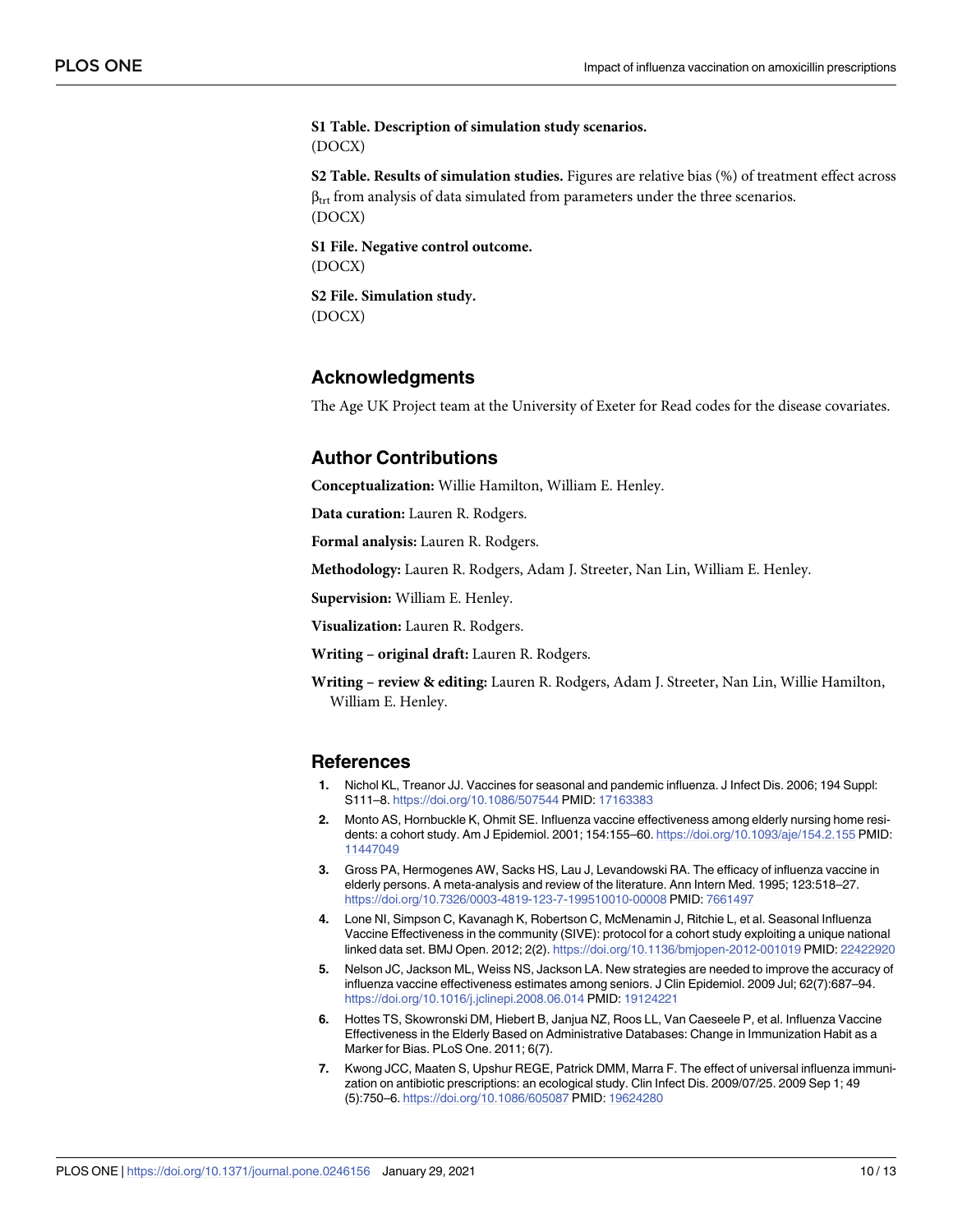- <span id="page-10-0"></span>**[8](#page-1-0).** Harper SA, Fukuda K, Uyeki TM, Cox NJ, Bridges CB. Prevention and control of influenza. Recommendations of the Advisory Committee on Immunization Practices (ACIP). MMWR Recomm Rep. 2005; 54:1–40.
- **[9](#page-1-0).** Guitor AK, Wright GD. Antimicrobial Resistance and Respiratory Infections. Vol. 154, Chest. Elsevier Inc; 2018. p. 1202–12. <https://doi.org/10.1016/j.chest.2018.06.019> PMID: [29959904](http://www.ncbi.nlm.nih.gov/pubmed/29959904)
- **10.** Klugman KP. Clinical impact of antibiotic resistance in respiratory tract infections. Int J Antimicrob Agents. 2007; 29:S6–10. [https://doi.org/10.1016/S0924-8579\(07\)70004-3](https://doi.org/10.1016/S0924-8579%2807%2970004-3) PMID: [17307654](http://www.ncbi.nlm.nih.gov/pubmed/17307654)
- **[11](#page-2-0).** Nowakowska M, Van Staa T, Mö Lter A, Ashcroft DM, Tsang JY, White A, et al. Antibiotic choice in UK general practice: rates and drivers of potentially inappropriate antibiotic prescribing. J Antimicrob Chemother. 2019; 74(11):3371–8. <https://doi.org/10.1093/jac/dkz345> PMID: [31430365](http://www.ncbi.nlm.nih.gov/pubmed/31430365)
- **[12](#page-1-0).** Havers FP, Hicks LA, Chung JR, Gaglani M, Murthy K, Zimmerman RK, et al. Outpatient Antibiotic Prescribing for Acute Respiratory Infections During Influenza Seasons. JAMA Netw open. 2018 Jun 1; 1(2): e180243. <https://doi.org/10.1001/jamanetworkopen.2018.0243> PMID: [30646067](http://www.ncbi.nlm.nih.gov/pubmed/30646067)
- **[13](#page-1-0).** Casanova L, Cortaredona S, Gaudart J, Launay O, Vanhems P, Villani P, et al. Effectiveness of seasonal influenza vaccination in patients with diabetes: Protocol for a nested case-control study. BMJ Open. 2017 Aug 1; 7(8). <https://doi.org/10.1136/bmjopen-2017-016023> PMID: [28821521](http://www.ncbi.nlm.nih.gov/pubmed/28821521)
- **[14](#page-1-0).** Klugman KP, Black S. Impact of existing vaccines in reducing antibiotic resistance: Primary and secondary effects. Vol. 115, Proceedings of the National Academy of Sciences of the United States of America. National Academy of Sciences; 2018. p. 12896–901. [https://doi.org/10.1073/pnas.](https://doi.org/10.1073/pnas.1721095115) [1721095115](https://doi.org/10.1073/pnas.1721095115) PMID: [30559195](http://www.ncbi.nlm.nih.gov/pubmed/30559195)
- **[15](#page-1-0).** Simonsen L, Viboud C, Taylor RJ, Miller MA, Jackson L. Influenza vaccination and mortality benefits: new insights, new opportunities. Vaccine. 2009/10/21. 2009; 27(45):6300–4. [https://doi.org/10.1016/j.](https://doi.org/10.1016/j.vaccine.2009.07.008) [vaccine.2009.07.008](https://doi.org/10.1016/j.vaccine.2009.07.008) PMID: [19840664](http://www.ncbi.nlm.nih.gov/pubmed/19840664)
- **[16](#page-1-0).** Nelson JC, Marsh T, Lumley T, Larson EB, Jackson LA, Jackson ML. Validation sampling can reduce bias in health care database studies: an illustration using influenza vaccination effectiveness. J Clin Epidemiol. 2013/07/17. 2013; 66(8 Suppl):S110–21. <https://doi.org/10.1016/j.jclinepi.2013.01.015> PMID: [23849144](http://www.ncbi.nlm.nih.gov/pubmed/23849144)
- **[17](#page-1-0).** Haq K, McElhaney JE. Immunosenescence: Influenza vaccination and the elderly. Vol. 29, Current Opinion in Immunology. 2014. p. 38–42. <https://doi.org/10.1016/j.coi.2014.03.008> PMID: [24769424](http://www.ncbi.nlm.nih.gov/pubmed/24769424)
- **[18](#page-1-0).** Sullivan SG, Cowling BJ, Greenland S. Frailty and influenza vaccine effectiveness. Vaccine. 2016; 34 (39):4645–6. <https://doi.org/10.1016/j.vaccine.2016.08.003> PMID: [27578296](http://www.ncbi.nlm.nih.gov/pubmed/27578296)
- **[19](#page-1-0).** McElhaney JE, Andrew MK, McNeil SA. Estimating influenza vaccine effectiveness: Evolution of methods to better understand effects of confounding in older adults. Vaccine. 2017 Nov 1; 35(46):6269–74. <https://doi.org/10.1016/j.vaccine.2017.09.084> PMID: [29032898](http://www.ncbi.nlm.nih.gov/pubmed/29032898)
- **[20](#page-1-0).** Baguelin M, Flasche S, Camacho A, Demiris N, Miller E, Edmunds WJ. Assessing Optimal Target Populations for Influenza Vaccination Programmes: An Evidence Synthesis and Modelling Study. PLoS Med. 2013/10/12. 2013; 10(10):e1001527. <https://doi.org/10.1371/journal.pmed.1001527> PMID: [24115913](http://www.ncbi.nlm.nih.gov/pubmed/24115913)
- **[21](#page-1-0).** Govaert TM, Thijs CT, Masurel N, Sprenger MJ, Dinant GJ, Knottnerus JA. The efficacy of influenza vaccination in elderly individuals. A randomized double-blind placebo-controlled trial. JAMA. 1994 Dec 7; 272(21):1661–5. PMID: [7966893](http://www.ncbi.nlm.nih.gov/pubmed/7966893)
- **[22](#page-1-0).** Newall AT, Dehollain JP. The cost-effectiveness of influenza vaccination in elderly Australians: An exploratory analysis of the vaccine efficacy required. Vaccine. 2014;2–4. [https://doi.org/10.1016/j.](https://doi.org/10.1016/j.vaccine.2014.01.017) [vaccine.2014.01.017](https://doi.org/10.1016/j.vaccine.2014.01.017) PMID: [24486359](http://www.ncbi.nlm.nih.gov/pubmed/24486359)
- **[23](#page-1-0).** Darvishian M, Gefenaite G, Turner RM, Pechlivanoglou P, Van Der Hoek W, Van Den Heuvel ER, et al. After adjusting for bias in meta-analysis seasonal influenza vaccine remains effective in communitydwelling elderly. Vol. 67, Journal of Clinical Epidemiology. 2014. p. 734–44. [https://doi.org/10.1016/j.](https://doi.org/10.1016/j.jclinepi.2014.02.009) [jclinepi.2014.02.009](https://doi.org/10.1016/j.jclinepi.2014.02.009) PMID: [24768004](http://www.ncbi.nlm.nih.gov/pubmed/24768004)
- **24.** Ainslie KEC, Shi M, Haber M, Orenstein WA. On the bias of estimates of influenza vaccine effectiveness from test–negative studies. Vaccine. 2017 Dec 19; 35(52):7297–301. [https://doi.org/10.1016/j.vaccine.](https://doi.org/10.1016/j.vaccine.2017.10.107) [2017.10.107](https://doi.org/10.1016/j.vaccine.2017.10.107) PMID: [29146382](http://www.ncbi.nlm.nih.gov/pubmed/29146382)
- **[25](#page-1-0).** Jefferson T, Di Pietrantonj C, Al-Ansary LA, Ferroni E, Thorning S, Thomas RE. Vaccines for preventing influenza in the elderly. Cochrane Database Syst Rev. 2010;(2). [https://doi.org/10.1002/14651858.](https://doi.org/10.1002/14651858.CD004876.pub3) [CD004876.pub3](https://doi.org/10.1002/14651858.CD004876.pub3) PMID: [20166072](http://www.ncbi.nlm.nih.gov/pubmed/20166072)
- **[26](#page-1-0).** Wong K, Campitelli MA, Stukel TA, Kwong JC. Estimating Influenza Vaccine Effectiveness in Community-Dwelling Elderly Patients Using the Instrumental Variable Analysis Method. Arch Intern Med. 2012; 172(6):484–91. <https://doi.org/10.1001/archinternmed.2011.2038> PMID: [22371873](http://www.ncbi.nlm.nih.gov/pubmed/22371873)
- **[27](#page-1-0).** Groenwold RHH, Hoes AW, Hak E. Impact of influenza vaccination on mortality risk among the elderly. Eur Respir J. 2009; 34(1):56–62. <https://doi.org/10.1183/09031936.00190008> PMID: [19213779](http://www.ncbi.nlm.nih.gov/pubmed/19213779)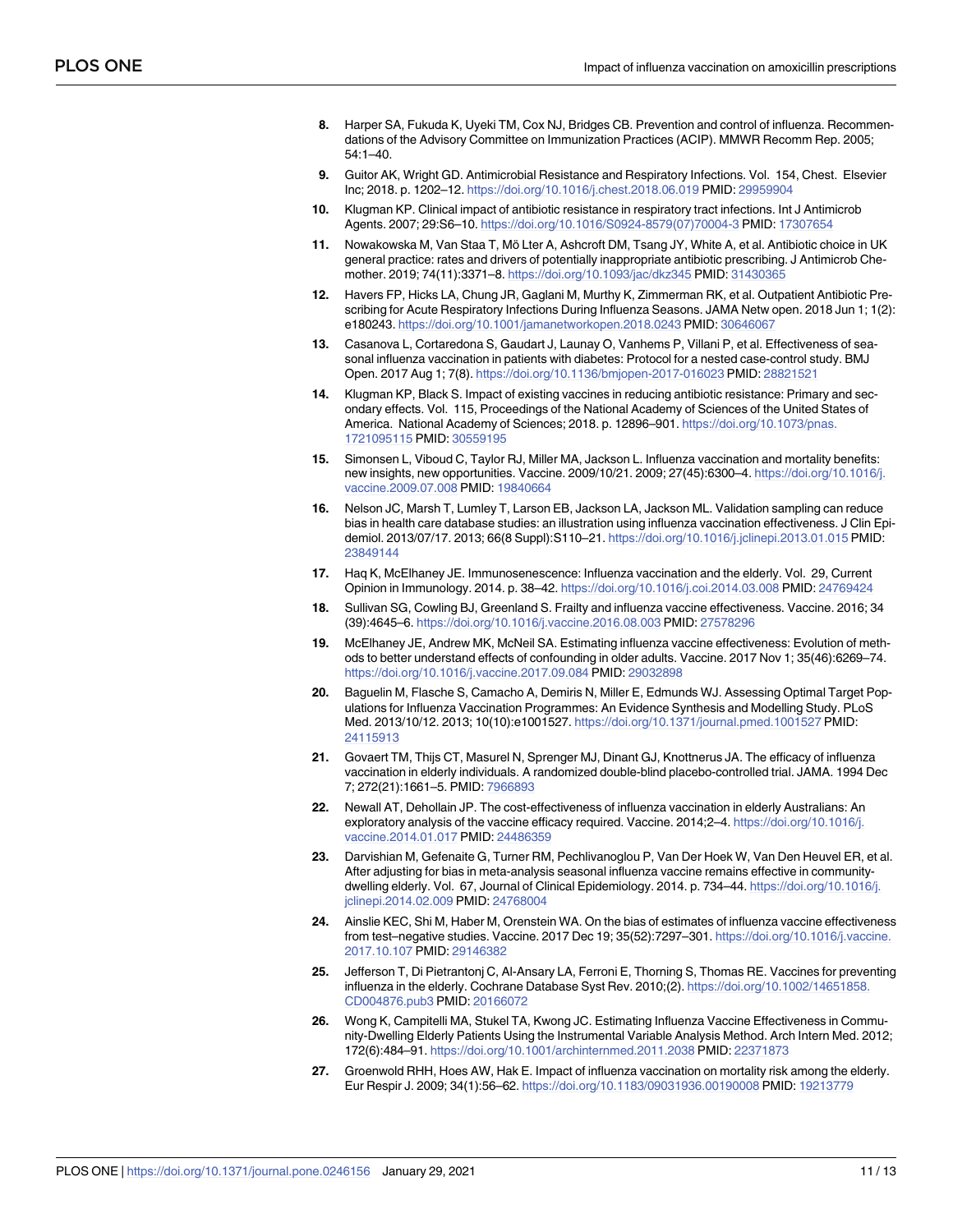- <span id="page-11-0"></span>**[28](#page-1-0).** Ortqvist Å, Brytting M, Leval A, Hergens M-P. Impact of repeated influenza vaccinations in persons over 65 ears of age: A large population-based cohort study of severe influenza over six consecutive seasons, 2011/12–2016/17. Vaccine. 2018 Sep 5; 36(37):5556–64. [https://doi.org/10.1016/j.vaccine.2018.07.](https://doi.org/10.1016/j.vaccine.2018.07.052) [052](https://doi.org/10.1016/j.vaccine.2018.07.052) PMID: [30076104](http://www.ncbi.nlm.nih.gov/pubmed/30076104)
- **[29](#page-1-0).** Jackson LA, Nelson JC, Benson P, Neuzil KM, Reid RJ, Psaty BM, et al. Functional status is a confounder of the association of influenza vaccine and risk of all cause mortality in seniors. Int J Epidemiol. 2006; 35:345–52. <https://doi.org/10.1093/ije/dyi275> PMID: [16368724](http://www.ncbi.nlm.nih.gov/pubmed/16368724)
- **[30](#page-1-0).** Ramsay LC, Buchan SA, Stirling RG, Cowling BJ, Feng S, Kwong JC, et al. The impact of repeated vaccination on influenza vaccine effectiveness: a systematic review and meta-analysis. BMC Med. 2019 Dec 10; 17(1):9. <https://doi.org/10.1186/s12916-018-1239-8> PMID: [30626399](http://www.ncbi.nlm.nih.gov/pubmed/30626399)
- **[31](#page-1-0).** Groenwold RHH, Hak E, Hoes AW. Quantitative assessment of unobserved confounding is mandatory in nonrandomized intervention studies. Vol. 62, Journal of Clinical Epidemiology. 2009. p. 22–8. [https://](https://doi.org/10.1016/j.jclinepi.2008.02.011) [doi.org/10.1016/j.jclinepi.2008.02.011](https://doi.org/10.1016/j.jclinepi.2008.02.011) PMID: [18619797](http://www.ncbi.nlm.nih.gov/pubmed/18619797)
- **[32](#page-1-0).** Hak E, Hoes AW, Nordin JIM, Nichol KL. Benefits of influenza vaccine in US elderly—appreciating issues of confounding bias and precision. Int J Epidemiol. 2006 Jun 1; 35(3):800–2. [https://doi.org/10.](https://doi.org/10.1093/ije/dyl068) [1093/ije/dyl068](https://doi.org/10.1093/ije/dyl068) PMID: [16618708](http://www.ncbi.nlm.nih.gov/pubmed/16618708)
- **[33](#page-1-0).** Public Health England. Greenbook of Immunisation: chapter 19—Influenza [Internet]. 2019 [cited 2020 Mar 26]. Available from: [https://www.gov.uk/government/publications/influenza-the-green-book](https://www.gov.uk/government/publications/influenza-the-green-book-chapter-19)[chapter-19](https://www.gov.uk/government/publications/influenza-the-green-book-chapter-19)
- **[34](#page-2-0).** Lin NX, Henley WE. Prior event rate ratio adjustment for hidden confounding in observational studies of treatment effectiveness: a pairwise Cox likelihood approach. Stat Med. 2016 Dec 10; 35(28):5149–69. <https://doi.org/10.1002/sim.7051> PMID: [27477530](http://www.ncbi.nlm.nih.gov/pubmed/27477530)
- **[35](#page-2-0).** Yu M, Xie D, Wang X, Weiner MG, Tannen RL. Prior event rate ratio adjustment: numerical studies of a statistical method to address unrecognized confounding in observational studies. Pharmacoepidemiol Drug Saf. 2012/05/11. 2012 May; 21 Suppl 2:60–8.
- **[36](#page-2-0).** Thommes EW, Mahmud SM, Young-Xu Y, Snider JT, Aalst R, Lee JKH, et al. Assessing the prior event rate ratio method via probabilistic bias analysis on a Bayesian network. Stat Med. 2019 Dec;sim.8435. <https://doi.org/10.1002/sim.8435> PMID: [31788843](http://www.ncbi.nlm.nih.gov/pubmed/31788843)
- **[37](#page-2-0).** Clinical Practice Research Datalink [Internet]. [cited 2020 Apr 9]. Available from: <https://www.cprd.com/>
- **[38](#page-2-0).** Public Health England. Immunisation against infectious disease: The green book [Internet]. 2017 [cited 2020 Mar 26]. Available from: [https://www.gov.uk/government/collections/immunisation-against](https://www.gov.uk/government/collections/immunisation-against-infectious-disease-the-green-book)[infectious-disease-the-green-book](https://www.gov.uk/government/collections/immunisation-against-infectious-disease-the-green-book)
- **[39](#page-2-0).** NHS England. 2019/20 General Medical Services (GMS) contract Quality and Outcomes Framework (QOF) [Internet]. 2019 [cited 2020 Apr 9]. Available from: [https://www.england.nhs.uk/publication/2019-](https://www.england.nhs.uk/publication/2019-20-general-medical-services-gms-contract-quality-and-outcomes-framework-qof/) [20-general-medical-services-gms-contract-quality-and-outcomes-framework-qof/](https://www.england.nhs.uk/publication/2019-20-general-medical-services-gms-contract-quality-and-outcomes-framework-qof/)
- **[40](#page-2-0).** Gulliford MC, Sun X, Anjuman T, Yelland E, Murray-Thomas T, Gulliford M. Antibiotic prescribing records in two UK primary care electronic health record systems. Comparison of the CPRD GOLD and CPRD Aurum databases. BMJ Open. 2020; 10(e038767). [https://doi.org/10.1136/bmjopen-2020-](https://doi.org/10.1136/bmjopen-2020-038767) [038767](https://doi.org/10.1136/bmjopen-2020-038767) PMID: [32571866](http://www.ncbi.nlm.nih.gov/pubmed/32571866)
- **[41](#page-4-0).** Streeter AJ, Lin NX, Crathorne L, Haasova M, Hyde C, Melzer D, et al. Adjusting for unmeasured confounding in nonrandomized longitudinal studies: a methodological review. J Clin Epidemiol. 2017 Apr 28; <https://doi.org/10.1016/j.jclinepi.2017.04.022> PMID: [28460857](http://www.ncbi.nlm.nih.gov/pubmed/28460857)
- **[42](#page-4-0).** Uddin MJ, Groenwold RHH, Ali MS, de Boer A, Roes KCB, Chowdhury MAB, et al. Methods to control for unmeasured confounding in pharmacoepidemiology: an overview. Int J Clin Pharm. 2016 Apr 18; 38 (3):714–23. <https://doi.org/10.1007/s11096-016-0299-0> PMID: [27091131](http://www.ncbi.nlm.nih.gov/pubmed/27091131)
- **[43](#page-4-0).** Groenwold RHH, Hak E, Klungel OH, Hoes AW. Instrumental Variables in Influenza Vaccination Studies: Mission Impossible?! Value Heal. 2010; 13(1):132–7. [https://doi.org/10.1111/j.1524-4733.2009.](https://doi.org/10.1111/j.1524-4733.2009.00584.x) [00584.x](https://doi.org/10.1111/j.1524-4733.2009.00584.x) PMID: [19695007](http://www.ncbi.nlm.nih.gov/pubmed/19695007)
- **[44](#page-4-0).** Uddin MJ, Groenwold RHH, van Staa TP, de Boer A, Belitser S V, Hoes AW, et al. Performance of prior event rate ratio adjustment method in pharmacoepidemiology: a simulation study. Pharmacoepidemiol Drug Saf. 2015 May; 24(5):468–77. <https://doi.org/10.1002/pds.3724> PMID: [25410590](http://www.ncbi.nlm.nih.gov/pubmed/25410590)
- **[45](#page-4-0).** Rodgers LR, Dennis JM, Shields BM, Mounce L, Fisher I, Hattersley AT, et al. Prior event rate ratio adjustment produced estimates consistent with randomised trial: a diabetes case study. J Clin Epidemiol. 2020 Mar 17; 122:78–86. <https://doi.org/10.1016/j.jclinepi.2020.03.007> PMID: [32194148](http://www.ncbi.nlm.nih.gov/pubmed/32194148)
- **[46](#page-4-0).** Groenwold RHH, Nelson DB, Nichol KL, Hoes AW, Hak E. Sensitivity analyses to estimate the potential impact of unmeasured confounding in causal research. Int J Epidemiol. 2010; 39:107–17. [https://doi.](https://doi.org/10.1093/ije/dyp332) [org/10.1093/ije/dyp332](https://doi.org/10.1093/ije/dyp332) PMID: [19948779](http://www.ncbi.nlm.nih.gov/pubmed/19948779)
- **[47](#page-7-0).** Marchisio P, Esposito S, Bianchini S, Dusi E, Fusi M, Nazzari E, et al. Efficacy of injectable trivalent virosomal-adjuvanted inactivated influenza vaccine in preventing acute otitis media in children with